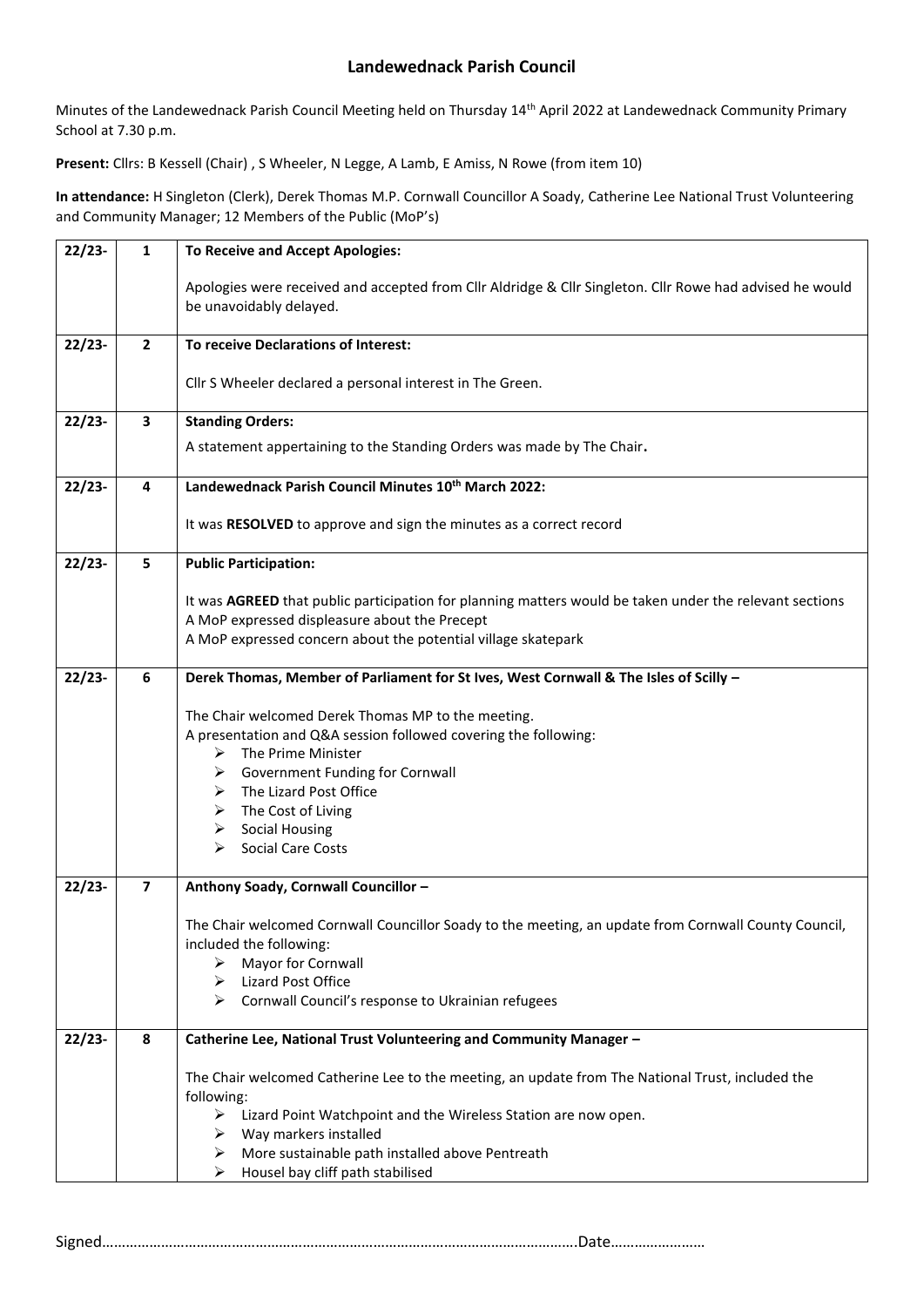|          |    | Dog Mess<br>➤                                                                                                                                                    |                                                                                                                     |  |  |  |  |
|----------|----|------------------------------------------------------------------------------------------------------------------------------------------------------------------|---------------------------------------------------------------------------------------------------------------------|--|--|--|--|
|          |    | Overflow car parking at Kynance Bay for 2022<br>➤<br>Events being planned to celebrate 20 years of choughs returning to Cornwall.<br>➤                           |                                                                                                                     |  |  |  |  |
|          |    |                                                                                                                                                                  |                                                                                                                     |  |  |  |  |
| $22/23-$ | 9  | <b>Police Report:</b>                                                                                                                                            |                                                                                                                     |  |  |  |  |
|          |    |                                                                                                                                                                  |                                                                                                                     |  |  |  |  |
|          |    | It was NOTED that there had been 4 crimes in the area in February 2022                                                                                           |                                                                                                                     |  |  |  |  |
|          |    | The Speedwatch initiative needs more volunteers in order to be viable, Otherwise the project will be                                                             |                                                                                                                     |  |  |  |  |
|          |    | cancelled. A request for volunteers to go into Lizard Lives for May 2022.                                                                                        |                                                                                                                     |  |  |  |  |
| $22/23-$ | 10 | <b>Cornwall Council Planning Applications:</b>                                                                                                                   | (Cllr Rowe joined the meeting)                                                                                      |  |  |  |  |
|          |    | It was RESOLVED to take the following actions:                                                                                                                   |                                                                                                                     |  |  |  |  |
|          |    |                                                                                                                                                                  |                                                                                                                     |  |  |  |  |
|          |    | <b>Application:</b>                                                                                                                                              | PA22/01504<br>Site visit to be arranged and decision delegated to Cllrs                                             |  |  |  |  |
|          |    | Proposal:<br>Location:                                                                                                                                           | Construction of rear extension and associated works<br>Trewidden Church Cove The Lizard TR12 7PH                    |  |  |  |  |
|          |    |                                                                                                                                                                  |                                                                                                                     |  |  |  |  |
|          |    | <b>Application:</b>                                                                                                                                              | <b>SUPPORT</b><br>PA22/02986                                                                                        |  |  |  |  |
|          |    | Proposal:<br>Location:                                                                                                                                           | Conversion of Redundant Agric. Bldg. into Two Bedroom Holiday Let Accom.                                            |  |  |  |  |
|          |    |                                                                                                                                                                  | Redundant Agricultural Building Church Town Farm Church Cove The Lizard.                                            |  |  |  |  |
|          |    | <b>Application:</b>                                                                                                                                              | PA22/03157<br>Site visit to be arranged and decision delegated to Cllrs                                             |  |  |  |  |
|          |    | Proposal:                                                                                                                                                        | Two-storey extension to existing dwelling, plus demolition of garage and                                            |  |  |  |  |
|          |    | Location:                                                                                                                                                        | construction of detached office building<br>Penhallow Church Cove The Lizard Cornwall                               |  |  |  |  |
|          |    |                                                                                                                                                                  |                                                                                                                     |  |  |  |  |
|          |    | <b>Application:</b>                                                                                                                                              | PA22/03247<br><b>SUPPORT</b>                                                                                        |  |  |  |  |
|          |    | Proposal:                                                                                                                                                        | Provision of an extension to an existing agricultural building for the purposes of<br>general agricultural storage  |  |  |  |  |
|          |    | Location:                                                                                                                                                        | Church Town Farm Church Cove The Lizard Cornwall TR12 7PH                                                           |  |  |  |  |
| $22/23-$ | 11 |                                                                                                                                                                  |                                                                                                                     |  |  |  |  |
|          |    | <b>Cornwall Council Planning Decisions:</b>                                                                                                                      |                                                                                                                     |  |  |  |  |
|          |    | The following decisions were NOTED:                                                                                                                              |                                                                                                                     |  |  |  |  |
|          |    | <b>Application:</b>                                                                                                                                              | PA21/09797<br><b>APPROVED</b>                                                                                       |  |  |  |  |
|          |    | Location:                                                                                                                                                        | Land Adj To Mounts Bay House Penmenner Road The Lizard Helston Cornwall                                             |  |  |  |  |
|          |    | Proposal:                                                                                                                                                        | Reserved Matters application for Appearance, Landscaping, Layout and Scale<br>following Outline approval PA21/02575 |  |  |  |  |
|          |    |                                                                                                                                                                  |                                                                                                                     |  |  |  |  |
|          |    | <b>Application:</b>                                                                                                                                              | PA21/12466<br><b>APPROVED</b>                                                                                       |  |  |  |  |
|          |    | Location:                                                                                                                                                        | Land Rear Of The Regent Cafe The Square The Lizard TR12 7NZ                                                         |  |  |  |  |
|          |    | Proposal:                                                                                                                                                        | Proposed Construction of 2 No Dwellings, Access and Assoc. External Works.                                          |  |  |  |  |
|          |    | <b>Application:</b>                                                                                                                                              | PA22/00604<br><b>APPROVED</b>                                                                                       |  |  |  |  |
|          |    | Location:                                                                                                                                                        | Housel Bay Hotel Housel Bay Road The Lizard TR12 7PG                                                                |  |  |  |  |
|          |    | Proposal:                                                                                                                                                        | Replace existing ground floor conservatory and adjacent bay windows with                                            |  |  |  |  |
|          |    | ground floor extension and rear toilet block. Addition of balcony at first and<br>second floor level. Addition of rooms within the roof and provision of dormers |                                                                                                                     |  |  |  |  |
|          |    |                                                                                                                                                                  | to front and rear of the hotel with variation of condition 2 of decision                                            |  |  |  |  |
|          |    |                                                                                                                                                                  | PA20/05464 dated 20.10.2020.                                                                                        |  |  |  |  |
|          |    |                                                                                                                                                                  |                                                                                                                     |  |  |  |  |
|          |    |                                                                                                                                                                  |                                                                                                                     |  |  |  |  |
|          |    |                                                                                                                                                                  |                                                                                                                     |  |  |  |  |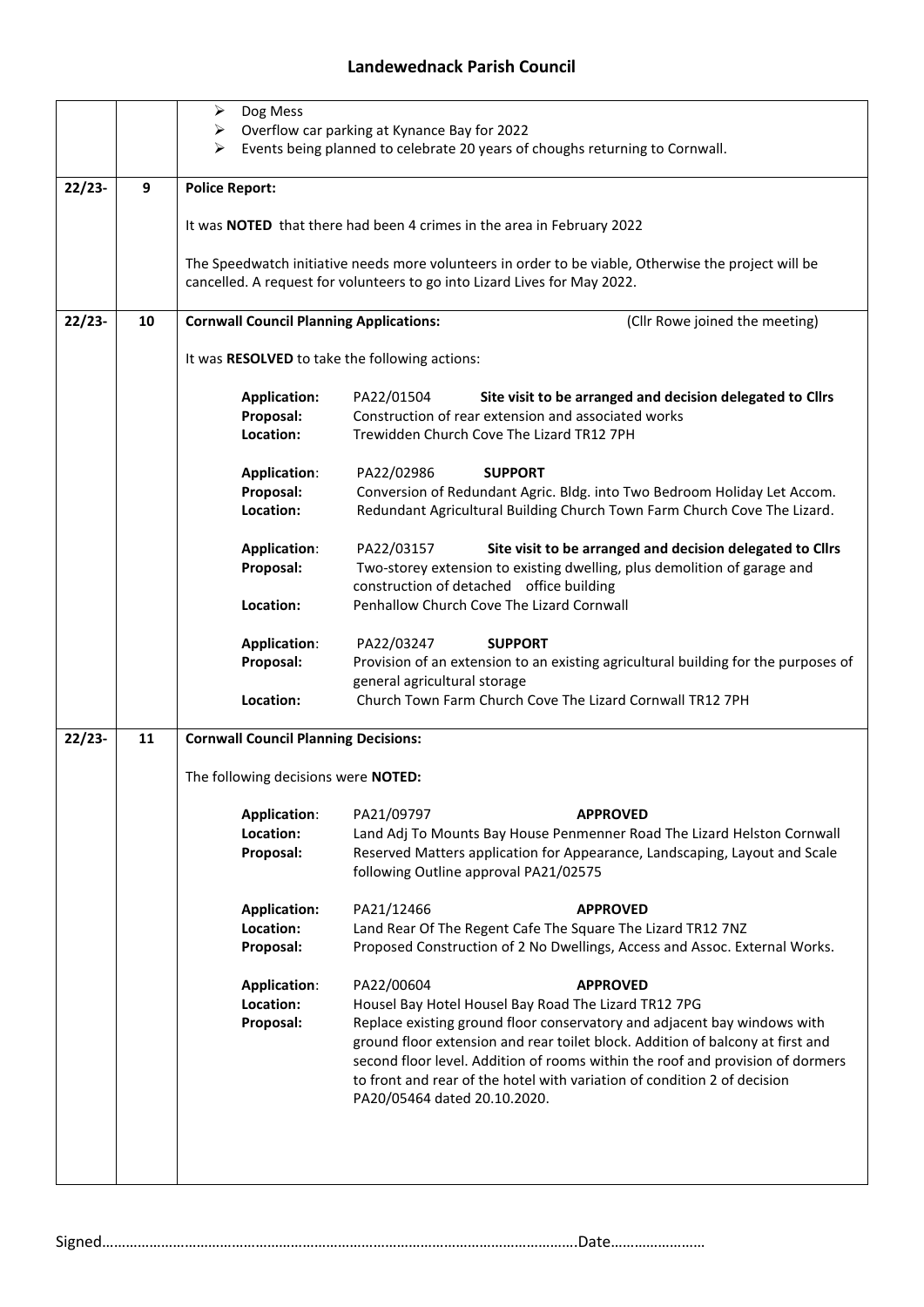| $22/23-$ | 12                                      | <b>Lizard Peninsula Cluster Group:</b>                                                                                                                                                                                                                                                                                                                                                                                                                                                                                                                                                                                          |  |  |  |  |
|----------|-----------------------------------------|---------------------------------------------------------------------------------------------------------------------------------------------------------------------------------------------------------------------------------------------------------------------------------------------------------------------------------------------------------------------------------------------------------------------------------------------------------------------------------------------------------------------------------------------------------------------------------------------------------------------------------|--|--|--|--|
|          |                                         | It was RESOLVED to support the St Keverne Plans to form a Lizard Peninsula Cluster Group to lobby<br>Cornwall Council on mainly planning and affordable housing issues.                                                                                                                                                                                                                                                                                                                                                                                                                                                         |  |  |  |  |
| $22/23-$ | 13                                      | <b>Press &amp; Media Policy:</b>                                                                                                                                                                                                                                                                                                                                                                                                                                                                                                                                                                                                |  |  |  |  |
|          |                                         | It was RESOLVED to adopt the Press and Media Policy as circulated.                                                                                                                                                                                                                                                                                                                                                                                                                                                                                                                                                              |  |  |  |  |
| $22/23-$ | 14                                      | <b>Platinum Jubilee Celebrations:</b>                                                                                                                                                                                                                                                                                                                                                                                                                                                                                                                                                                                           |  |  |  |  |
|          |                                         | A report on the Platinum Jubilee proposals was received including the following:                                                                                                                                                                                                                                                                                                                                                                                                                                                                                                                                                |  |  |  |  |
|          |                                         | 27 <sup>th</sup> May : Queen themed scarecrow hunt for the week winner to be announced on the jubilee<br>2 <sup>nd</sup> June: Beacon lighting - Beacon being constructed<br>3rd June: Jubilee celebrations on the Lizard Recreation Ground                                                                                                                                                                                                                                                                                                                                                                                     |  |  |  |  |
|          |                                         | Other events planned for the village include:                                                                                                                                                                                                                                                                                                                                                                                                                                                                                                                                                                                   |  |  |  |  |
|          |                                         | 24 <sup>th</sup> June: Midsummer celebrations<br>14 <sup>th</sup> August: Funday                                                                                                                                                                                                                                                                                                                                                                                                                                                                                                                                                |  |  |  |  |
| $22/23-$ | 15                                      | <b>Community Survey:</b>                                                                                                                                                                                                                                                                                                                                                                                                                                                                                                                                                                                                        |  |  |  |  |
|          |                                         | Recognising there are proposals for various activities within the village, including social housing, youth<br>facilities and community land projects, in order to take into account, the views of the whole village it was<br>RESOLVED to conduct a community survey later in the year.                                                                                                                                                                                                                                                                                                                                         |  |  |  |  |
| $22/23-$ | 16<br>The Toilets: to receive a report: |                                                                                                                                                                                                                                                                                                                                                                                                                                                                                                                                                                                                                                 |  |  |  |  |
|          |                                         | Much work done behind the scenes to ensure that the toilet block would be open in time for the<br>➤<br>Easter holidays.<br>$\triangleright$ Accessible toilet needs attention – electrician booked.<br>Main block - to be closed overnight with the accessible toilet only being left open<br>➤<br>Planters to be planted.<br>➤                                                                                                                                                                                                                                                                                                 |  |  |  |  |
| $22/23-$ | 17                                      | The Green: To receive a report                                                                                                                                                                                                                                                                                                                                                                                                                                                                                                                                                                                                  |  |  |  |  |
|          |                                         | Stakes removed in time for Easter as stated<br>➤<br>The letter received from The Lizard Business Group has been answered in writing as stated<br>➤<br>A request has been made for this Group to confirm which businesses it actually represents, no<br>➤<br>response received thus far.<br>There is evidence of driving through the small green where MoPs use benches and this is deemed<br>➤<br>to be a dangerous practice<br>New benches and picnic benches will be sited on the land behind the row of stones for MoP to<br>➤<br>utilise whilst picnicking and eating ice creams and takeaway food purchased in the village |  |  |  |  |
| $22/23-$ | 18                                      | <b>Footpaths &amp; Signposts:</b>                                                                                                                                                                                                                                                                                                                                                                                                                                                                                                                                                                                               |  |  |  |  |
|          |                                         | A letter has been received from the PROW officer with queries relating to several sites. The Clerk was<br>authorised to contact Cornwall Council regarding this.                                                                                                                                                                                                                                                                                                                                                                                                                                                                |  |  |  |  |
| $22/23-$ | 19                                      | Social Housing: To receive a report                                                                                                                                                                                                                                                                                                                                                                                                                                                                                                                                                                                             |  |  |  |  |
|          |                                         | A preliminary walk-through survey is now taking place<br>➤                                                                                                                                                                                                                                                                                                                                                                                                                                                                                                                                                                      |  |  |  |  |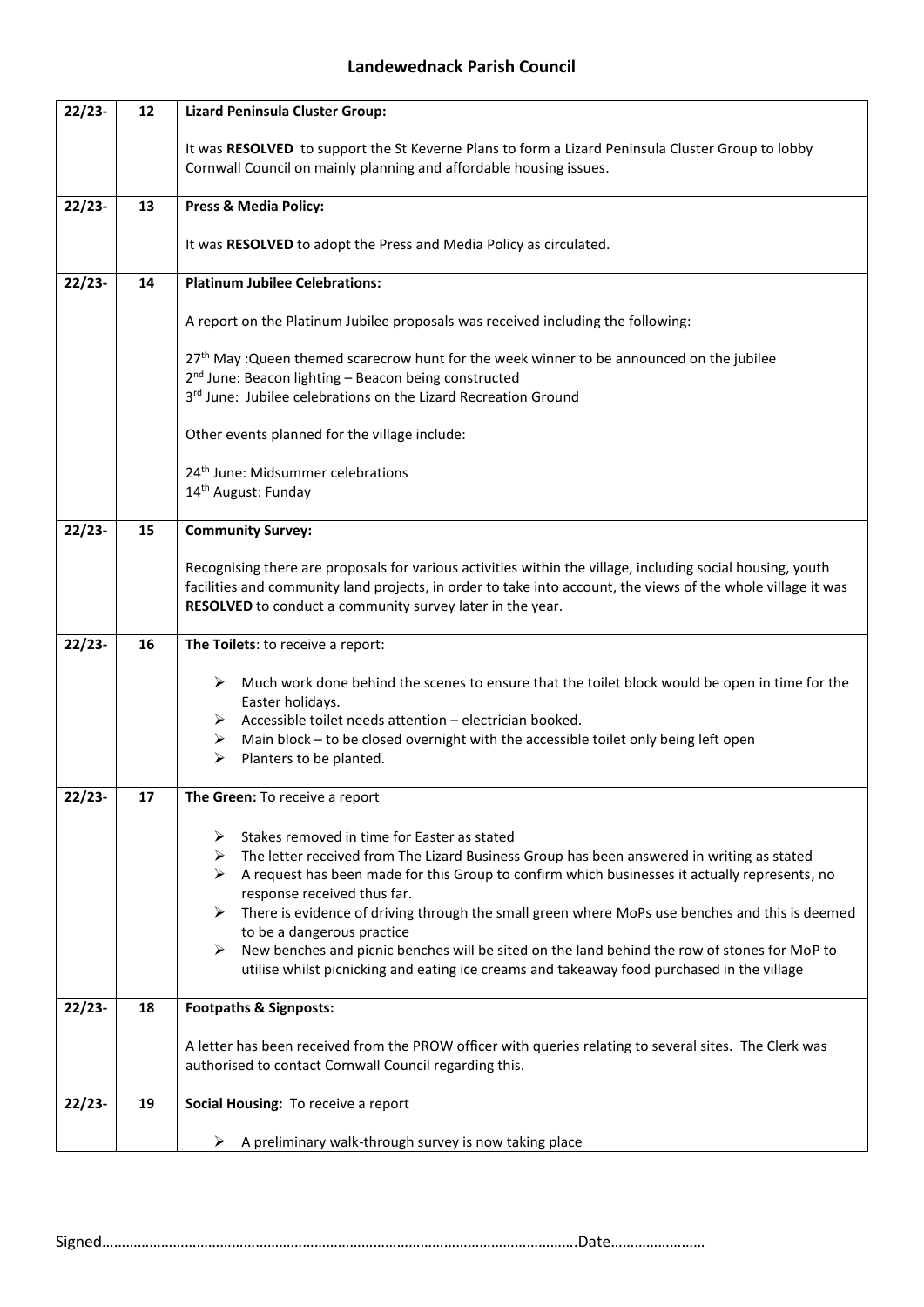|          |    | Cornwall Community Land Trust has organised a zoom presentation to which the working party<br>➤                                                                                                      |  |  |  |
|----------|----|------------------------------------------------------------------------------------------------------------------------------------------------------------------------------------------------------|--|--|--|
|          |    | was invited<br>MoPs are welcome to join the working party.<br>➤                                                                                                                                      |  |  |  |
|          |    |                                                                                                                                                                                                      |  |  |  |
| $22/23-$ | 20 | <b>Community Network Panel: To receive a report</b>                                                                                                                                                  |  |  |  |
|          |    | $\triangleright$ The Expression of Interest in land on the old recycling centre being used as a coach park failed on                                                                                 |  |  |  |
|          |    | safety grounds                                                                                                                                                                                       |  |  |  |
|          |    | $\triangleright$ A local landowner has land available for the German Coach Company which has a schedule of                                                                                           |  |  |  |
|          |    | tours to the Lizard Wireless Centre organised for the summer months                                                                                                                                  |  |  |  |
| $22/23-$ | 21 | Defibrillators and Training: To receive a report:                                                                                                                                                    |  |  |  |
|          |    | Training Date to be arranged for 24 <sup>th</sup> May 2022<br>➤                                                                                                                                      |  |  |  |
|          |    | The Defibrillator was recently removed from outside the Top House and returned later in the day.<br>➤                                                                                                |  |  |  |
|          |    | No one seems to know by whom or why the defibrillator was removed.<br>➤                                                                                                                              |  |  |  |
|          |    | When returned it was incorrectly located within the casing.<br>➤                                                                                                                                     |  |  |  |
|          |    | This could have been very dangerous.<br>➤                                                                                                                                                            |  |  |  |
|          |    | Fortunately, the defibrillators are monitored regularly and this was corrected speedily.<br>➤                                                                                                        |  |  |  |
|          |    | The defibrillators have contact details inside the cases so that if used they can be restored to use<br>⋗<br>as quickly as possible.                                                                 |  |  |  |
|          |    | These lifesaving devices have been used previously in the village and lives saved as a result.<br>➤                                                                                                  |  |  |  |
|          |    | Thanks was expressed to Mr M Legge who monitors the equipment so diligently.<br>➤                                                                                                                    |  |  |  |
| $22/23-$ | 22 | <b>Receipts:</b>                                                                                                                                                                                     |  |  |  |
|          |    |                                                                                                                                                                                                      |  |  |  |
|          |    | The receipts detailed in Appendix A were NOTED.                                                                                                                                                      |  |  |  |
|          |    |                                                                                                                                                                                                      |  |  |  |
| $22/23-$ | 23 | <b>Payment of Accounts:</b>                                                                                                                                                                          |  |  |  |
|          |    |                                                                                                                                                                                                      |  |  |  |
|          |    | It was RESOLVED to approve the accounts submitted for payment. (see appendix B).                                                                                                                     |  |  |  |
|          |    | It was RESOLVED to add Cllr Lamb as a Bank signatory.                                                                                                                                                |  |  |  |
| $22/23-$ | 24 | <b>Legal Services:</b>                                                                                                                                                                               |  |  |  |
|          |    |                                                                                                                                                                                                      |  |  |  |
|          |    | It was RESOLVED to accept the 2022/23 agreement for the Provision of Legal Services between                                                                                                          |  |  |  |
|          |    | Landewednack Parish Council and Cornwall Council (Cornwall Legal).                                                                                                                                   |  |  |  |
| $22/23-$ | 25 | Grant and Donation Requests: To consider any Grant Requests and donation requests                                                                                                                    |  |  |  |
|          |    |                                                                                                                                                                                                      |  |  |  |
|          |    | Lizard Vintage Car Rally made a grant request to Cllr Soady's community chest fund - this was<br>paid to Parish Council because of need for a bank account at the end of the financial year. It was  |  |  |  |
|          |    | RESOLVED to ratify the decision of the AM&F Committee to accept the grant funds and it was                                                                                                           |  |  |  |
|          |    | RESOLVED to purchase the fire safety equipment for £301.70 (plus VAT) - being the net funds                                                                                                          |  |  |  |
|          |    | received from Cornwall Council which will be available for groups in the village to use.                                                                                                             |  |  |  |
|          |    |                                                                                                                                                                                                      |  |  |  |
|          |    | ➤<br>Funding requests have been received from 3 charities - it was RESOLVED to refer to the AM&F<br>committee to see what is available in the budget and also set the parameters for which charities |  |  |  |
|          |    | are helped, as opposed to local organisations asking for grants.                                                                                                                                     |  |  |  |
|          |    |                                                                                                                                                                                                      |  |  |  |
|          |    | The Parish Council has been advised that the insurance policy will only cover events where the<br>➤                                                                                                  |  |  |  |
|          |    | Parish Council is directly responsible for arranging the events. It was RESOLVED that                                                                                                                |  |  |  |
|          |    | Landewednack Parish Council (LPC) will accept grant requests from village based organisations<br>towards the cost of their Public Liability Insurance where not covered by the LPC policy.           |  |  |  |